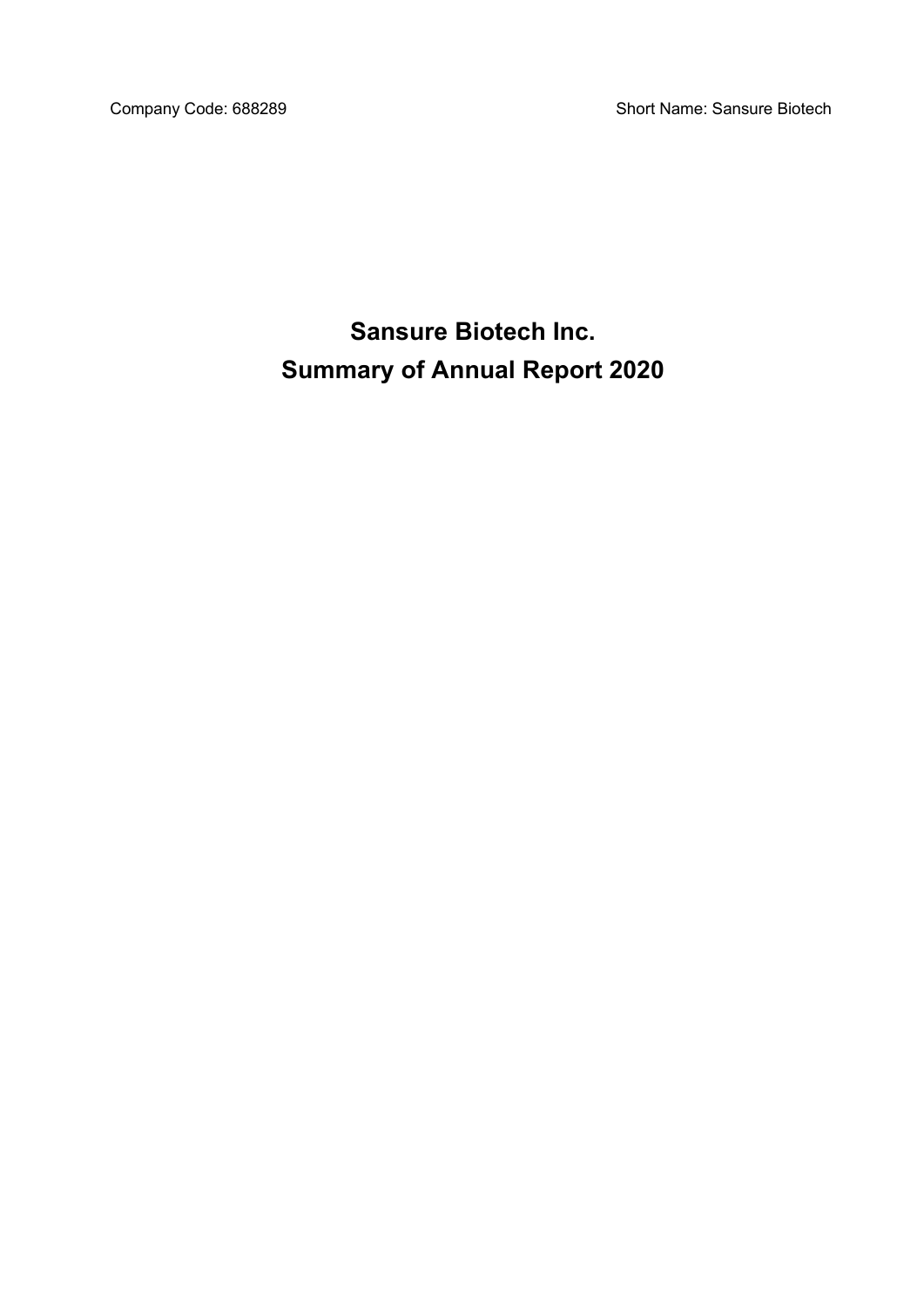# **I Important Tips**

**1 The summary of this annual report comes from the full annual report. For a comprehensive understanding of the company's results of operations, financial status and future development plans, investors should read the full annual report carefully on the website of the Shanghai Stock Exchange and other media designated by the China Securities Regulatory Commission.**

## **2 Major Risk Warning**

We have described in detail in this report the various risks that the company may face in the course of its business and the measures to address them. Please refer to Section IV "Discussion and Analysis of Operations" of this report.

- **3 The Board of Directors, the Supervisory Committee and the Directors, Supervisors and senior management of the company guarantee the truthfulness, accuracy and completeness of the contents of the annual report, and that there are no false records, misleading statements or material omissions, and assume individual and joint legal responsibility.**
- **4 All directors of the company attended the board meeting.**
- **5 Zhongshen Zhonghuan Certified Public Accountants (Special General Partnership) has issued a standard and unqualified auditor's report.**
- **6 Proposal for profit distribution and proposal for provident fund convertion into share capital for the reporting period as approved by the board of directors**

In accordance with the resolution of the second meeting of the first session of the Board of Directors of the company for 2021 held on March 26, 2021, the net profit attributable to shareholders of the listed company for the year 2020 as of the end of the reporting period was confirmed by Zhongshen Zhonghuan Certified Public Accountants (Special General Partnership) in the audit to be RMB 2,616,597,026.75, and the profit available for distribution by the parent company as of December 31, 2020 was RMB 2,108,274,005.17. Pursuant to the resolution of the Third Extraordinary General Meeting (EGM) of 2020, the company paid a cash dividend of RMB 7.5 (including tax) per 10 shares to all shareholders in the third quarter of 2020, totaling RMB 300,000,000.00 (including tax). The annual profit distribution plan for 2020 is shown as follows:

The company intends to pay a cash dividend of RMB 3.75 (including tax) per 10 shares to all shareholders. As of December 31, 2020, the company has issued 400,000,000.00 shares, based on which a total cash dividend of RMB 150,000,000.00 (including tax) is to be paid. The accumulated cash dividends for the year accounted for 17.20% of the net profit attributable to ordinary shareholders of the listed company for 2020.

The proposal is based on long-term consideration for shareholders and takes into account the overall strategic layout and capital requirements of the company to ensure the sustainable and stable development of the company's business. The undistributed profits retained by the company will be for the company's strategic planning projects such as investment in new product research and development, perfecting the extension of the whole industrial chain, accelerating the international layout and the cash source for future profit distribution.

#### **7 Whether there are important matters such as special arrangements for corporate governance**

□Applicable √Not applicable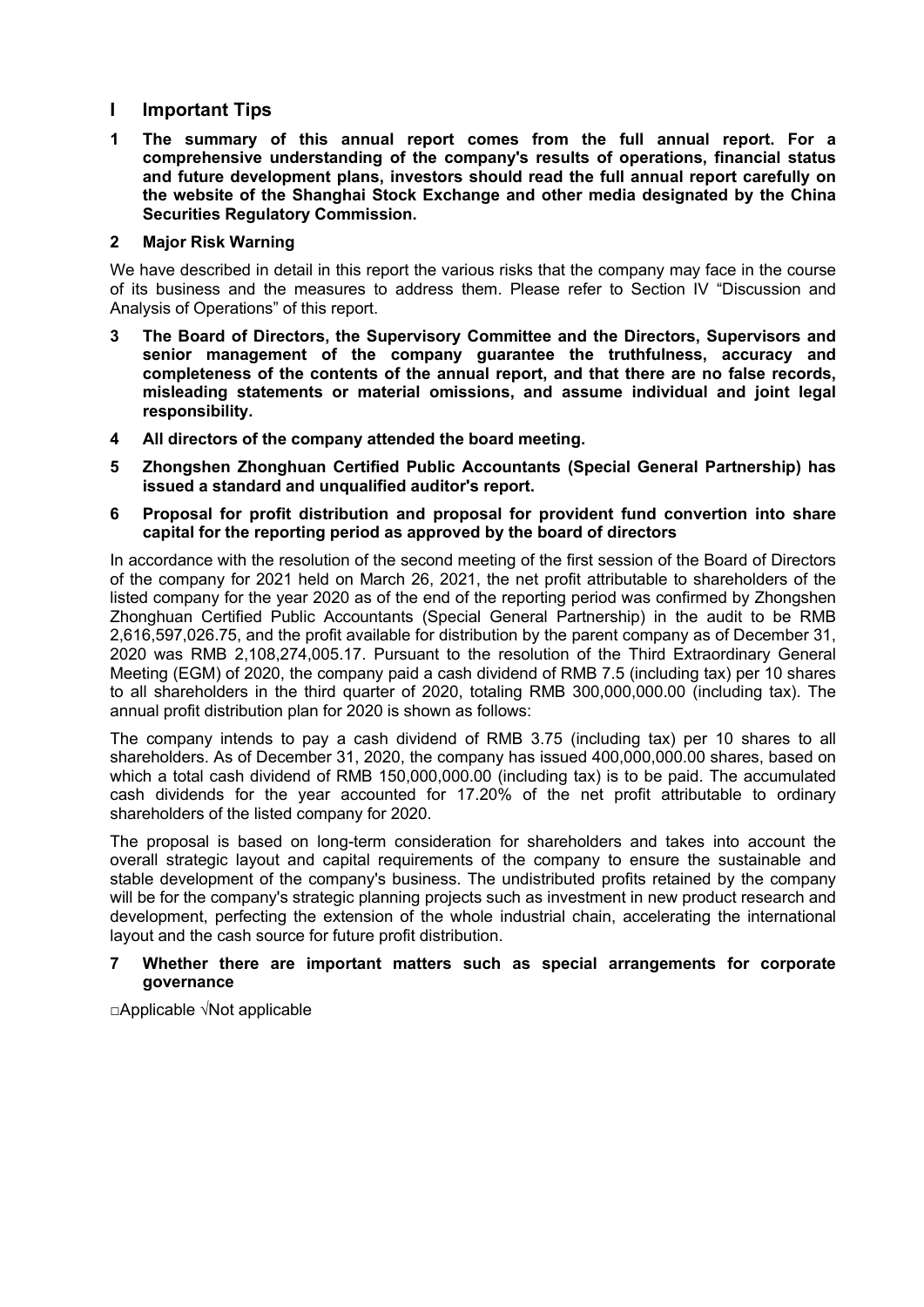# **II General information of the company**

# **1 About Company**

Introduction of Company's Stocks

√Applicable □ Not applicable

| Introduction of company's stocks |                                                       |                    |               |                                         |  |  |  |  |
|----------------------------------|-------------------------------------------------------|--------------------|---------------|-----------------------------------------|--|--|--|--|
| Stock types                      | Stock exchange<br>and board listed<br>on              | Stock abbreviation | Ticker symbol | Stock abbreviation<br>before the change |  |  |  |  |
| A shares                         | Shanghai Stock SSSW<br>Exchange<br><b>STAR Market</b> |                    | 688289        | N/A                                     |  |  |  |  |

# **Description of company's depository receipts**

□Applicable √Not applicable

# **Contact person and information**

| Contact person and<br>information | Secretary of the Board of Directors<br>(domestic representative for the<br>disclosure of information) | Representative of securities<br>affairs |
|-----------------------------------|-------------------------------------------------------------------------------------------------------|-----------------------------------------|
| <b>Name</b>                       | Peng Zhu                                                                                              |                                         |
| Office address                    | No 680, Lusong Road, Changsha<br>National High-Tech Industrial<br><b>Development Zone</b>             |                                         |
| Tel                               | 0731-88883176-6018                                                                                    |                                         |
| E-mail                            | dmb@sansure.com.cn                                                                                    |                                         |

## **2 Description of company's main business during the reporting period**

## **(I) Main business, main products or services**

The company is an integrated solution provider of in vitro diagnostics with independent innovative gene technology as the core, integrating R&D, production and sales of diagnostic reagents and instruments, as well as independent clinical laboratories. As one of the leading in vitro diagnostic companies with advanced technology and complete products in China, the company is committed to becoming a global leading player for innovative high-end molecular diagnostics that brings the boon of gene technology to general public, promotes the cause of national health through its efforts on prevention and control of various diseases and epidemics and assists in the construction of national precision medical system and hierarchical medical system.

The company has independently developed advantageous production lines such as viral hepatitis, reproductive infection and genetics, pediatric infection, respiratory infection, nucleic acid blood screening, and automated instruments, and further expanded into the fields of early tumor screening, individualized tumor drug use, chronic disease management, public health, animal disease prevention and control, and scientific research services. It has developed more than 400 product varieties with excellent performance and capable of providing high-quality services for more than 2,200 tests. The company has established a complete quality control system and marketing service system, and its products have been exported to nearly 160 countries and regions around the world.

The company has obtained more than 300 domestic and foreign registration certificates, including 6 Class I product registration certificates, 70 Class II recording certificates, 29 Class III product registration certificates, and 1 drug registration certificate. 100 products have obtained CE marking in the European Union, in addition, many products have obtained registration certificates by National Food and Drug Administrations in Brazil, the United States and other countries.

Main products and services of the company are detailed as follows: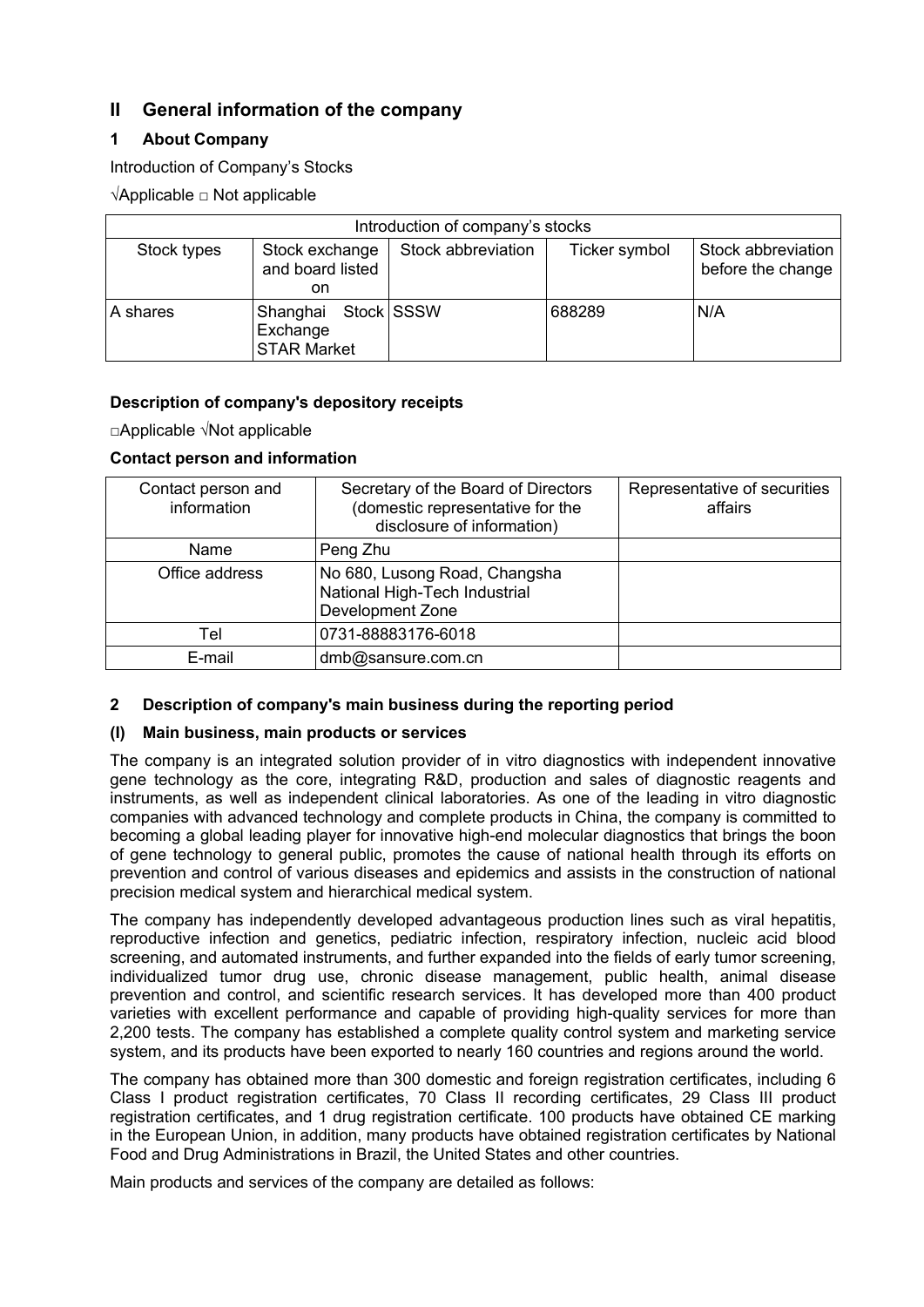# (1) Reagents

| <b>Product Line</b>                                                          | <b>Use</b>                                                                                                                                                                                                                                                                                                                                    | <b>Representative Products</b>                                                                                                                                                                                                                                                                                                                                                                                                                                                                                                                                                                                                                                                                                                                                                                                                                                                                                                                   |
|------------------------------------------------------------------------------|-----------------------------------------------------------------------------------------------------------------------------------------------------------------------------------------------------------------------------------------------------------------------------------------------------------------------------------------------|--------------------------------------------------------------------------------------------------------------------------------------------------------------------------------------------------------------------------------------------------------------------------------------------------------------------------------------------------------------------------------------------------------------------------------------------------------------------------------------------------------------------------------------------------------------------------------------------------------------------------------------------------------------------------------------------------------------------------------------------------------------------------------------------------------------------------------------------------------------------------------------------------------------------------------------------------|
| <b>Viral hepatitis</b><br>series                                             | In vitro quantitative or<br>qualitative detection of<br>hepatitis virus nucleic<br>acid, hepatitis virus<br>genotyping and mutation<br>loci detection                                                                                                                                                                                         | Hepatitis B Viral DNA Quantitative Fluorescence Diagnostic Kit (PCR-<br>Fluorescence Probing) (One-tube Fast Release Technology)<br>Hepatitis B Viral DNA Quantitative Fluorescence Diagnostic Kit (PCR-<br>Fluorescence Probing) (Advanced Magnetic Beads Technology)<br>Hepatitis C Viral DNA Quantitative Fluorescence Diagnostic Kit (PCR-<br>Fluorescence Probing) (Advanced Magnetic Beads Technology)<br>Hepatitis B Virus Genotype Diagnostic Kit (PCR-Fluorescence Probing)<br>Hepatitis C Virus Genotype Diagnostic Kit (PCR-Fluorescence Probing)<br>Hepatitis B Viral DNA Quantitative Fluorescence Diagnostic Kit (PCR-<br>Fluorescence Probing) (Hypersensitivity)<br>Hepatitis C Viral DNA Quantitative Fluorescence Diagnostic Kit (PCR-<br>Fluorescence Probing) (Hypersensitivity)<br>Hepatitis B Virus YMDD Mutation DNA Diagnostic Kit (PCR-<br>Fluorescence Probing)                                                        |
| <b>Reproductive</b><br>tract infection<br>and genetic<br>series              | In vitro qualitative or<br>quantitative detection of<br>sexually transmitted<br>pathogens and human<br>papillomavirus nucleic<br>acid, for the auxiliary<br>diagnosis of reproductive<br>tract infectious diseases<br>and screening or auxiliary<br>detection of cervical<br>cancer and precancerous<br>lesions and genetic genes<br>in women | Herpes Simplex Virus Type 2 DNA Fluorescence Diagnostic Kit (PCR-<br>Fluorescence Probing)<br>Chlamydia Trachomatis DNA Fluorescence Diagnostic Kit (PCR-<br>Fluorescence Probing)<br>Neisseria Gonorrhoeae DNA Fluorescence Diagnostic Kit (PCR-<br>Fluorescence Probing)<br>Ureaplasma Urealyticum DNA Fluorescence Diagnostic Kit (PCR-<br>Fluorescence Probing)<br>Chlamydia<br>Trachomatis/Ureaplasma<br>Urealyticum/Neisseria<br>Gonorrhoeae DNA Diagnostic Kit (PCR-Fluorescence Probing)<br>Human papillomavirus (Type 16 and 18) DNA Fluorescence Diagnostic<br>Kit (PCR-Fluorescence Probing)<br>Human papillomavirus (Type 6 and 11) DNA Fluorescence Diagnostic<br>Kit (PCR-Fluorescence Probing)<br>High-risk Human Papillomavirus DNA (Genotype) Diagnostic Kit (PCR-<br>Fluorescence Probing)<br>15 High-risk Human Papillomavirus DNA Diagnostic Kit (PCR-<br>Fluorescence Probing)<br>Thalassemia Gene Diagnostic Kit (gap-PCR) |
| <b>Pediatric</b><br>infection<br>series                                      | In vitro qualitative<br>detection of pediatric-<br>associated enteroviruses,<br>herpes-like viruses,<br>genetic genes and nucleic<br>acids of respiratory<br>disease-associated<br>pathogens                                                                                                                                                  | Diagnostic Kit for Enterovirus 71 RNA (PCR-Fluorescence Probing)<br>Diagnostic Kit for Coxsackievirus A16 RNA (PCR-Fluorescence<br>Probing)<br>Diagnostic Kit for Enterovirus RNA (PCR-Fluorescence Probing)<br>Enterovirus/Coxsackievirus A16/Enterovirus 71 RNA Diagnostic Kit<br>(PCR-Fluorescence Probing)<br>Epstein-Barr Virus DNA Quantitative Fluorescence Diagnostic Kit (PCR-<br>Fluorescence Probing)<br>Human Cytomegalovirus DNA Fluorescence Diagnostic Kit (PCR-<br>Fluorescence Probing)                                                                                                                                                                                                                                                                                                                                                                                                                                         |
| <b>Respiratory</b><br>tract infection<br>series                              | In vitro qualitative<br>detection of nucleic acids<br>of pathogens associated<br>with respiratory diseases                                                                                                                                                                                                                                    | Mycobacterium Tuberculosis DNA Fluorescence Diagnostic Kit (PCR-<br>Fluorescence Probing)<br>Mycoplasma Pneumoniae DNA Fluorescence Diagnostic Kit (PCR-<br>Fluorescence Probing)<br>Influenza A Virus RNA Diagnostic Kit (PCR-Fluorescence Probing)<br>Novel Coronavirus (2019-nCoV) Nucleic Acid Diagnostic Kit (PCR-<br>Fluorescence Probing)                                                                                                                                                                                                                                                                                                                                                                                                                                                                                                                                                                                                 |
| <b>Nucleic acid</b><br>blood<br>screening<br>series                          | Highly sensitive<br>qualitative screening test<br>for hepatitis B, hepatitis C<br>and HIV nucleic acids for<br>clinical blood-borne<br>pathogen screening and<br>blood safety, pathogen<br>screening for blood and<br>blood products                                                                                                          | Nucleic Acid Test Kit for HBV, HCV, HIV (Type1+2) (Real-time PCR)                                                                                                                                                                                                                                                                                                                                                                                                                                                                                                                                                                                                                                                                                                                                                                                                                                                                                |
| <b>Scientific</b><br>research,<br>public health,<br>animal<br>disease series | For scientific research<br>needs, outbreak or public<br>health prevention and<br>control needs, and animal<br>disease detection                                                                                                                                                                                                               | Human EGFR gene 29 Mutation DNA Fluorescence Diagnostic Kit<br>Human HLA-B27 DNA Fluorescence Diagnostic Kit<br>Human ApoE Genetic Polymorphism Detection Kit<br>Human Parvo Virus B19 Nucleic Acid Diagnostic Kit (PCR-Fluorescence<br>Probing)<br>Group A/B Rotavirus DNA Fluorescence<br>Diagnostic Kit (PCR-                                                                                                                                                                                                                                                                                                                                                                                                                                                                                                                                                                                                                                 |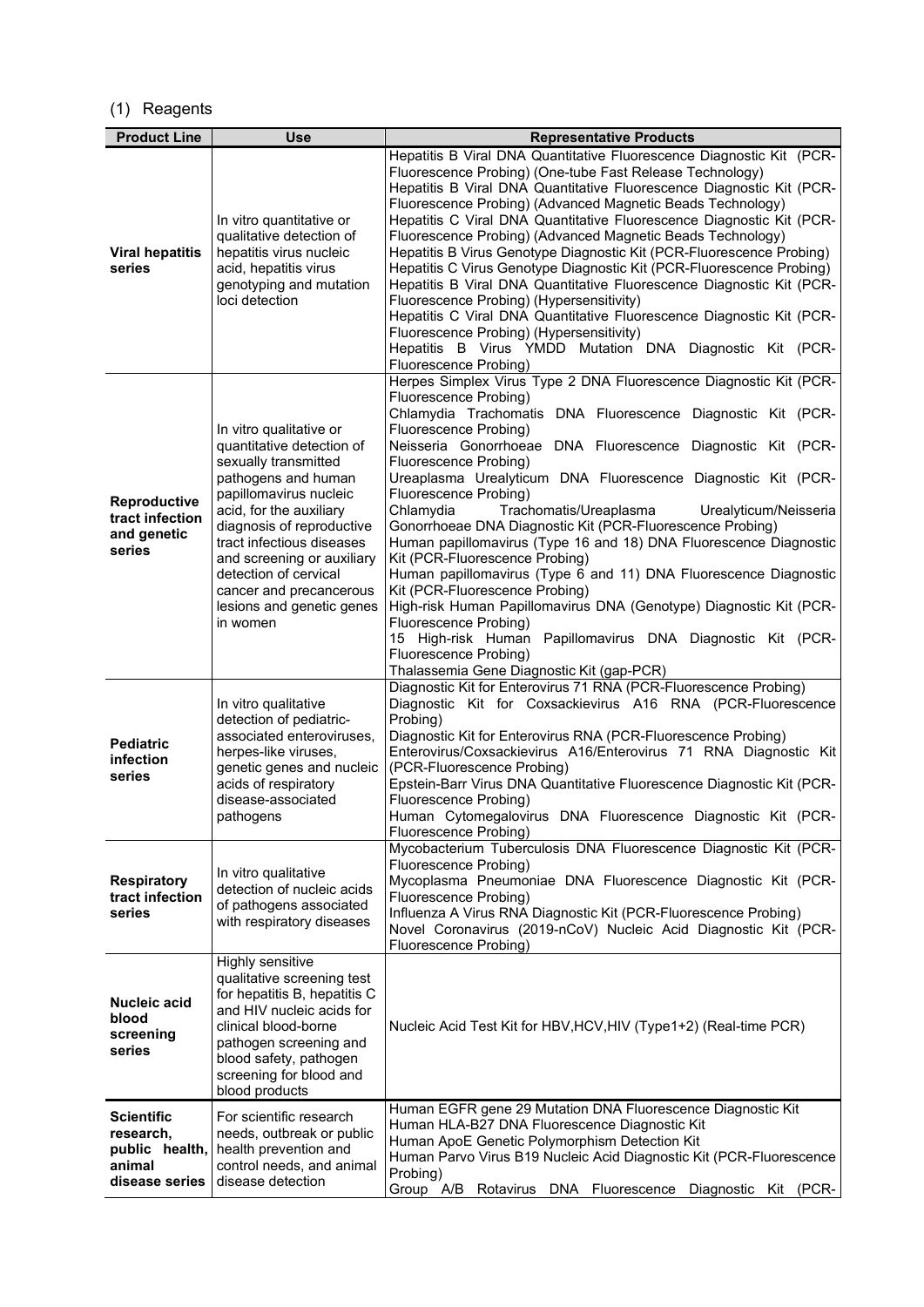| <b>Product Line</b>                    | Use                                                                                                                                                                                                                       | <b>Representative Products</b>                                                                                                                                                                                                                                                                                                                                                                                                                                                                                                                                                                                                                                                   |
|----------------------------------------|---------------------------------------------------------------------------------------------------------------------------------------------------------------------------------------------------------------------------|----------------------------------------------------------------------------------------------------------------------------------------------------------------------------------------------------------------------------------------------------------------------------------------------------------------------------------------------------------------------------------------------------------------------------------------------------------------------------------------------------------------------------------------------------------------------------------------------------------------------------------------------------------------------------------|
|                                        |                                                                                                                                                                                                                           | Fluorescence)<br>Streptococcus Pneumoniae Nucleic Acid Diagnostic Kit (PCR-<br>Fluorescence Probing)<br>Human Rhinovirus Nucleic Acid Diagnostic Kit (PCR-Fluorescence<br>Probing)<br>Adenovirus DNA Diagnostic Kit (PCR-Fluorescence Probing)<br>Respiratory Syncytial Virus RNA Fluorescence Diagnostic Kit (PCR-<br>Fluorescence Probing)<br>Porcine Pseudorabies Virus (gE) Real-time Fluorescent PCR Diagnostic<br>Kit<br>Swine Fever Virus Real-time Fluorescent RT-PCR Diagnostic Kit<br>African Swine Fever Virus (ASFV) Nucleic Acid Diagnostic Kit (PCR-<br>Fluorescence Probing)<br>Foot-and-mouth Disease Virus Real-time<br>RT-PCR<br>Fluorescent<br>Diagnostic Kit |
| <b>Nucleic</b><br>extraction<br>series | Preservation of biological<br>samples and extraction or<br>purification of nucleic<br>acid acids (DNA/RNA) in<br>samples (whole blood,<br>serum, plasma,<br>nasopharyngeal swabs,<br>feces, urine, sputum and<br>tissues) | Nucleic Acid Extraction or Purification Kit<br>Sample Release Reagent<br>Sample Storage Reagent                                                                                                                                                                                                                                                                                                                                                                                                                                                                                                                                                                                  |
| <b>Clinical</b><br>chemistry           | For in vitro detection of<br>changes in biochemical<br>parameters                                                                                                                                                         | Total protein (TP), albumin (ALB), ferritin (FER), including liver function,<br>kidney function, sugar, specific proteins, lipids, cardiovascular, inorganic<br>ions and other multi-series, totaling 61 products                                                                                                                                                                                                                                                                                                                                                                                                                                                                |

#### (2) Instruments

| <b>Product line</b>                                                                               | <b>Product name</b>                                                                                                                       |  |  |  |
|---------------------------------------------------------------------------------------------------|-------------------------------------------------------------------------------------------------------------------------------------------|--|--|--|
| Fully automated nucleic acid diagnosis reaction set-up (S11A, S11C, S12A, S12C, S-S13A)<br>system | Fully Automated Nucleic Acid Extraction System<br>Fully Automated Nucleic Acid Diagnosis Reaction Set-<br>up System (S21A)                |  |  |  |
| <b>Molecule POCT workstation</b>                                                                  | Portable Fully Automated Nucleic Acid Extraction and<br>Amplification System (S-Q21A)<br>Nucleic Acid Rapid Amplification System (S-Q22A) |  |  |  |
| Automated nucleic acid extraction system                                                          | Automated Nucleic Acid Extraction System (Natch24,<br>Natch48, Natch96)                                                                   |  |  |  |
| <b>Fluorescent PCR detection analysis software</b>                                                | Intelligent Reporting Software for Fluorescent PCR<br>Detection (PCRAnalyzer-100/101/102/103/104)                                         |  |  |  |

#### (3) Testing services

| <b>Service series</b>           | <b>Service contents</b>                                                                                                                                                                                                                                                                                                                                                                                                                                                                                                                                |
|---------------------------------|--------------------------------------------------------------------------------------------------------------------------------------------------------------------------------------------------------------------------------------------------------------------------------------------------------------------------------------------------------------------------------------------------------------------------------------------------------------------------------------------------------------------------------------------------------|
| Independent clinical laboratory | There are 9 specialized laboratories including gene sequencing, molecular<br>biology, biochemical luminescence, immunology and clinical examination,<br>enabling providing more than 2,200 tests. We have established a five-level sales<br>and cold chain logistics system covering provinces, cities, prefectures, towns<br>and communities to provide efficient, high-quality and reasonably priced medical<br>testing, pathology diagnosis, scientific research services and health<br>management services for medical institutions at all levels. |
| <b>Research services</b>        | These mainly include next generation sequencing services, bioinformatics<br>analysis services, and scientific collaboration services.                                                                                                                                                                                                                                                                                                                                                                                                                  |

#### **(II) Main business mode**

The company integrates the "instruments + reagents + services" related to in vitro diagnostics into its business, specialized in the R&D, production and sales of in vitro diagnostic reagents, supporting testing instruments and other in vitro diagnostic products and independent clinical laboratories, with a complete R&D, procurement, production, sales and service system. Based on self-development, the company purchases raw materials from qualified suppliers and organizes the production of in vitro diagnostic reagents and instruments, which are eventually sold to hospitals, independent clinical laboratories, medical examination institutions, disease control centers, scientific research units and other users by "direct sales and distribution" mode.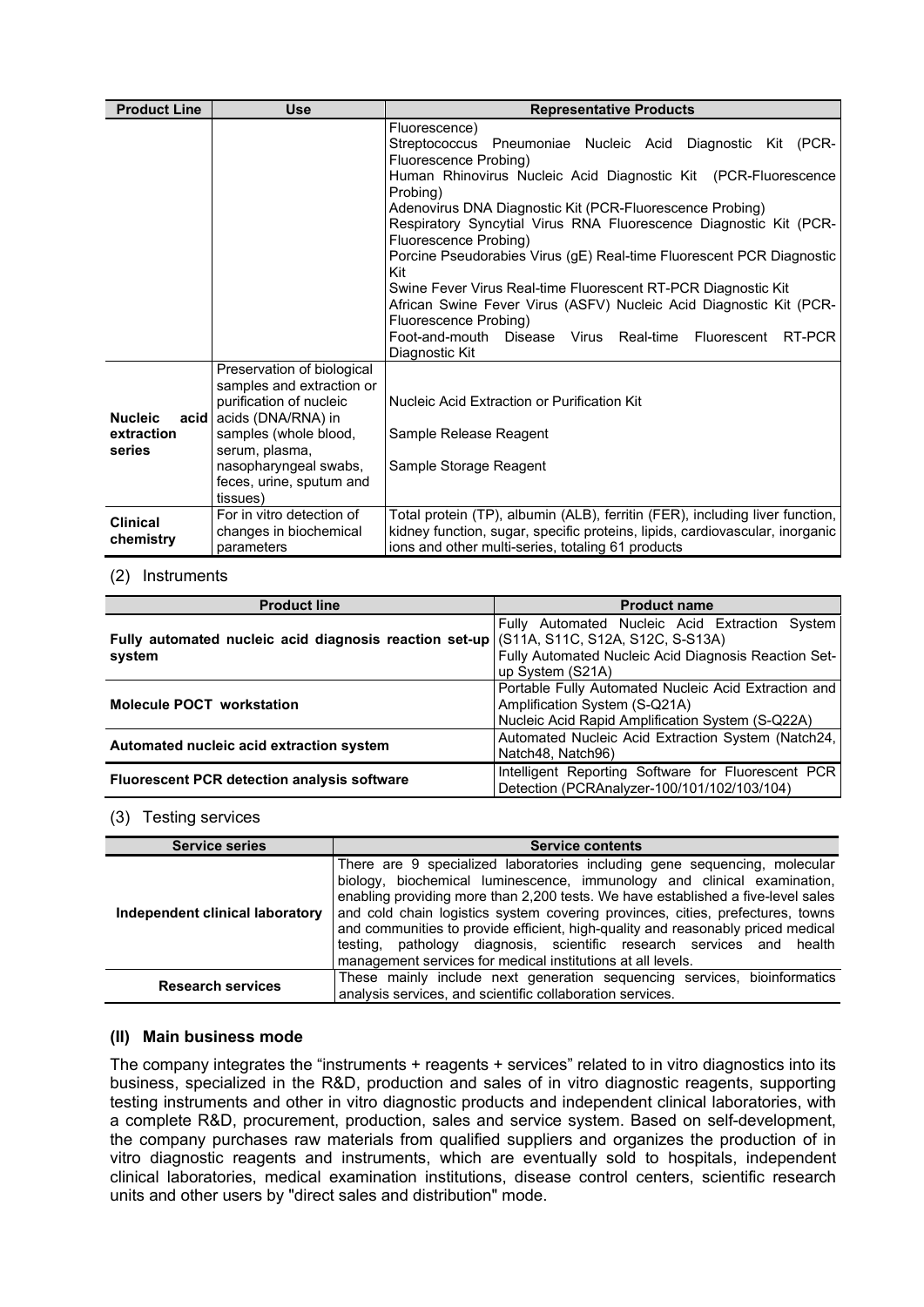#### **(III) Industry situation**

## **Development stage, basic features, and main technical thresholds of the industry**

## **(1) Development stage of the industry**

According to the Guideline for Industry Classification of Listed Companies, the company falls in the scope of the pharmaceutical manufacture (classification code C27), and the blood screening products are in the scope of the biological drug manufacture in the pharmaceutical manufacture (C2761); according to the National Economic Classification, the company falls in the scope of the medical instrument and equipment manufacturing industry in the pharmaceutical manufacture (classification code C358). The main products currently produced by the company are in vitro diagnostic reagents as stipulated in the Administrative Measures for Registration of In Vitro Diagnostic Reagents.

In vitro diagnostic refers to products and services that are used outside the human body to acquire clinical diagnostic information and determine diseases or body functions by testing human samples (body fluids, cells, and tissue samples). In vitro diagnostics is known as the "doctor's eye" in the medical field and is an important part of the development of modern laboratory medicine and precision medicine. It is clinically applied throughout the whole process of disease diagnosis and treatment from disease prevention to risk assessment, disease diagnosis, treatment plan selection, and efficacy evaluation, providing doctors with a large amount of useful clinical diagnostic information and becoming an increasingly important part of human disease diagnosis and treatment. According to different testing principles and methods, the in vitro diagnostics segment can be mainly divided into biochemical diagnostics, immunologic diagnosis, molecular diagnostics, microbiological diagnostics, blood diagnostics, and POCT (point-of-care testing).

With the increasing demand for health and higher requirements in the fields of disease risk prediction, health management, and chronic disease management, in vitro diagnostics are attracting much more attention. According to the statistics of China Commerce Management Institute, the global in vitro diagnostics market reached \$64.5 billion in 2017 and is expected to grow at a CAGR of 4.8% from 2018 to 2025, and the global in vitro diagnostics market will be about \$70 billion in 2019 and is expected to reach \$93.6 billion by 2025. With the upgrading of China's medical consumption level, the promotion of medical system reform and the promotion of the "Healthy China 2030" strategy, the in vitro diagnostic industry has entered a period of continuous rapid development. Affected by COVID-19, the market demand for in vitro diagnostics, especially molecular diagnostics, surged, and China's in vitro diagnostics industry ushered in a mushroomed development in 2020.

#### **(2) Industry development trend**

(1) In vitro diagnostic market in China continues to grow

According to domestic and international information about China's in vitro diagnostics market, excluding non-industrial caliber data, the in vitro diagnostics market of China exceeded RMB 80 billion in 2018, with a year-on-year growth of around 15%. China's in vitro diagnostics market exceeded RMB 90 billion in 2019, and driven by the pandemic in 2020, the market has reached RMB 100 billion, and China has become one of the fastest growing markets of IVDs in the world. From the perspective of segmentation, molecular diagnostics is the fastest growing area in the IVD field with a market growth rate over 25% until 2020, and the molecular diagnostics market growth is further accelerated by the demand for precision medicine and the special impact of COVID-19 period in 2020.

(2) China's in vitro diagnostic products enter the global market and export trade enters a period of rapid development

According to the statistics of China Chamber of Commerce of Medicines & Health Products Importers & Exporters, China's medical device import and export trade has maintained a continuous growth for 11 years. The total import and export of medical devices in China in 2019 was US \$55.487 billion, an increase of 21.16% from the previous year. China's in vitro diagnostic product solutions were globally recognized in the global fight against COVID-19 in 2020, making a significant contribution to the global effort against the pandemic. In particular, the export of nucleic acid testing products for SARS-CoV-2 has reached hundreds of millions of pieces. The structure of China's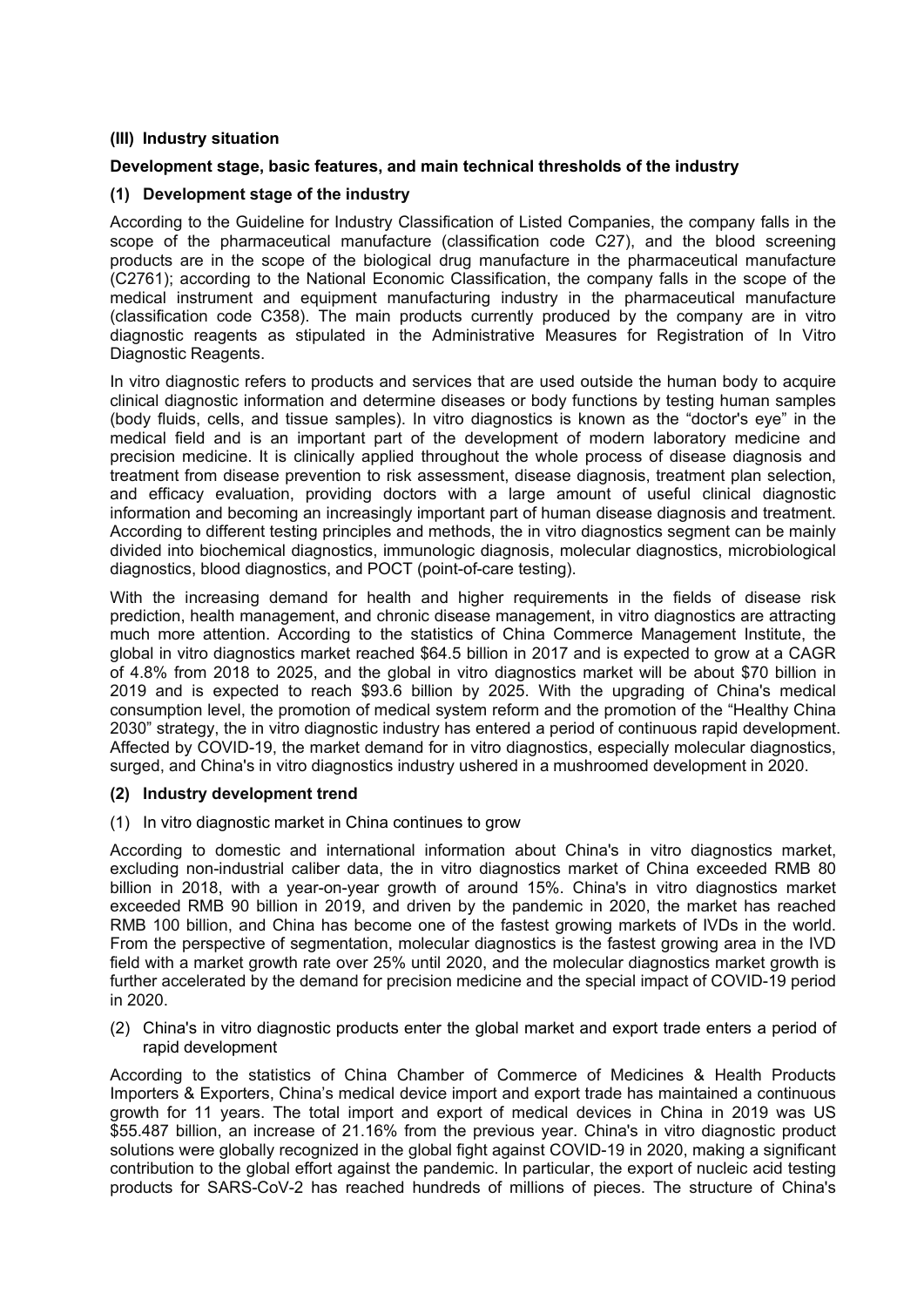foreign trade in medical devices, in general, continues to be optimized, the proportion of in vitro diagnostic products has increased, the quality and efficiency continue to improve, better adapted to the needs of the international market and complex changes. As involved enterprises continue to forge ahead, the quality of innovation in China's in vitro diagnostic industry will continue to improve, a number of outstanding enterprises with international competitiveness will emerge, and the IVD export trade will step into a period of rapid development.

(3) Molecular diagnostics market development will continue to lead the in vitro diagnostics industry

Molecular diagnostics is in the stage of rapid development with an amazing growth rate. As the most cutting-edge technology in life science, it carries the core of the future development of precision medicine and is now widely used in infectious diseases, tumors, genetic diseases, prenatal screening and other fields. According to data from the industry report (Zheshang Securities), the CAGR of the global molecular diagnostics market from 2013-2019 was 12.18%, far exceeding 4.99% of the IVD industry as a whole; while the CAGR of the molecular diagnostics market in China has reached 31.63%, and is expected to maintain an industry growth rate of about 20%-30% in a longer period without considering the factor of COVID-19. Although China's molecular diagnostic market accounts for only 16.86% of the global total, it is growing at a rate of 2.6 times of the global growth.

Through the fight against COVID-19 in 2020, the basic capacity of nucleic acid testing in China has been greatly improved. According to the latest data from the Joint Prevention and Control Mechanism of the State Council, 8,437 health care institutions nationwide were able to conduct nucleic acid testing as of January 13, 2021, four times the number of health care institutions able to do so at the end of March 2020, with extensive coverage of county-level health care institutions. Such outstanding nucleic acid testing capacity is a valuable asset to our society and health care system. In addition to responding to outbreaks such as COVID-19, it can also play an important role in the prevention and control of infectious diseases (such as respiratory infectious diseases, AIDS, viral hepatitis, tuberculosis, hand-foot-and-mouth disease, etc.), tumor prevention and control, and chronic disease management in China. With the development trend of precision medicine and the continuous innovation and upgrading of all-scene universal molecular diagnostic technology, the molecular diagnostic will still maintain rapid growth for a long time in the future.

#### **(3) Major technical thresholds**

The in vitro diagnostic industry involves biological, medical, mechanical, optical, electronic (microelectronics), computer, engineering, industrial design and manufacturing and other related professional technology with a high technical threshold. The continuous use and updating of new technologies has objectively shortened the update cycle of industry technologies, posing a greater challenge to the accumulation of enterprise technologies and the professional requirements for personnel.

#### **Analysis of the company's position in the industry and its changes**

Based on its core technology platform with independent intellectual property rights, the company has developed a series of more than 400 product varieties with excellent performance in viral hepatitis, SARS-CoV-2 testing, respiratory infection, nucleic acid and blood screening, reproductive infection and genetics, pediatric infection, cancer prevention and control, maternal and child health, chronic disease management, emergency epidemic prevention and control, with ability to provide more than 2,200 tests and services, having established a comprehensive industry chain system solution integrating reagents, instruments, sequencing services, independent clinical laboratories, and molecular laboratory construction. The products of the company have been exported to nearly 160 countries and regions around the world.

(1) In the area of products for viral hepatitis treatment, the company has undertaken major national projects listed in the National "12th Five-Year Plan", "13th Five-Year Plan" and the National "863" Program. Depending on the advanced magnetic beads technology and one-tube fast release technology, the company has developed a series of nucleic acid detection products for viral hepatitis, covering the whole process from viral hepatitis diagnosis to treatment plan determination, treatment follow-up monitoring, drug resistance monitoring, and treatment endpoint judgment, which have been widely used in most of the benchmark hospitals and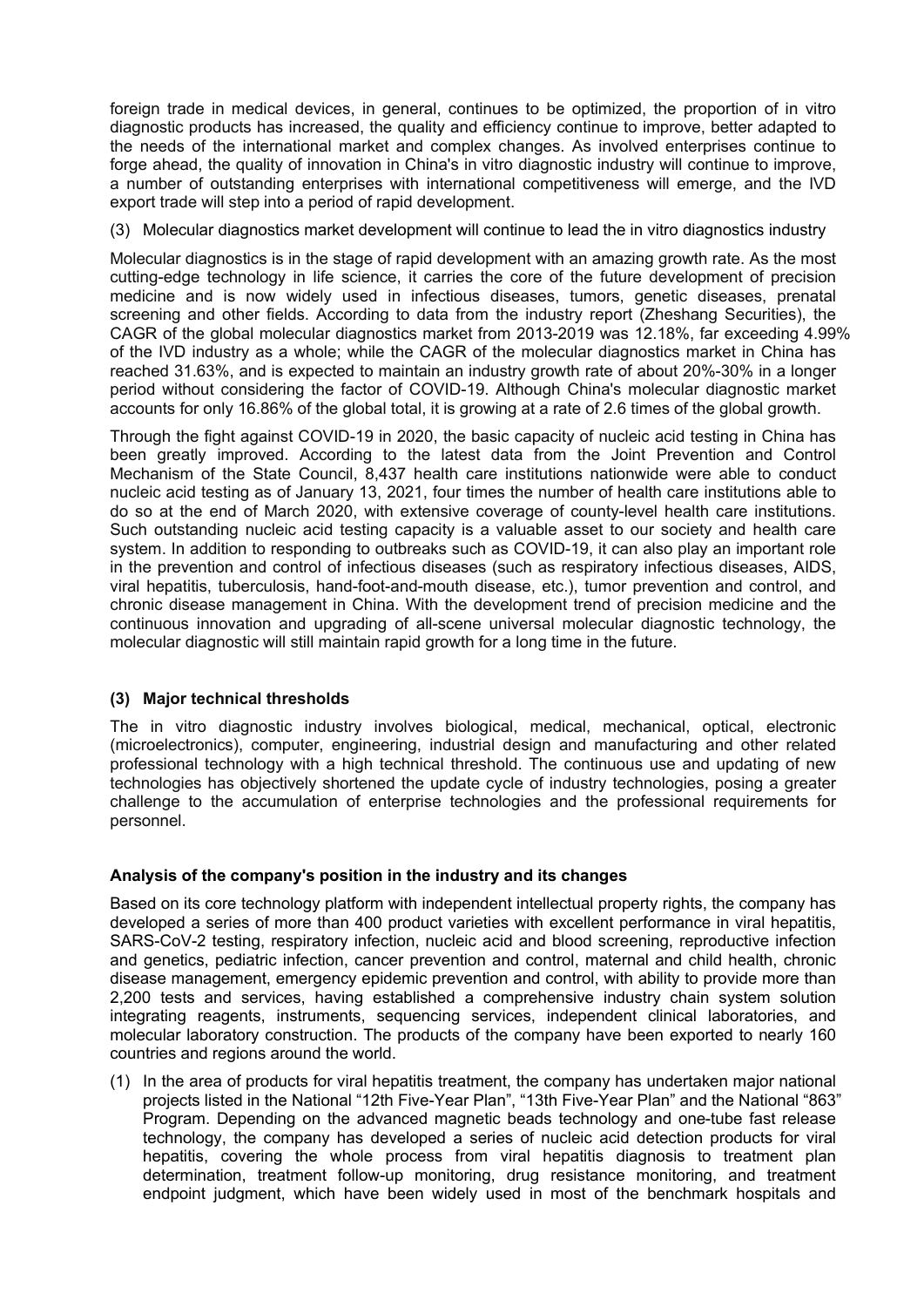independent clinical laboratories in China. The company's hypersensitivity hepatitis B and C nucleic acid test reagents registered in 2019, with a sensitivity of 5 IU/mL and 12 IU/mL respectively, have reached the international leading level. The company maintained the first place in the number of laboratory users of hepatitis B and C nucleic acid test reagents in the national inter-laboratory quality evaluation in 2020, keeping ahead in viral hepatitis nucleic acid testing market. The World Health Organization (WHO) has set the goal of eliminating viral hepatitis by 2030. With the deepening of prevention and control of viral hepatitis in China and around the world, quantitative nucleic acid testing for hepatitis viruses has become an important part in the effort of prevention and control, and the hepatitis prevention and control products that the company is trying to continuously develop and perfect will certainly achieve more outstanding performance in the market.

- (2) In terms of the products for SARS-CoV-2 testing and respiratory disorders, the company, with more than 10 years of technology accumulation and rich experience in industrialization and product application, has developed SARS-CoV-2 nucleic acid testing reagents in 72 hours, followed by the launch of "up-to-the-minute" rapid nucleic acid testing equipment, SARS-CoV-2 antigen detection reagents, SARS-CoV-2/Influenza A/Influenza B reagent for nucleic acid detection (antigen detection), and a series of anti-pandemic products such as SARS-CoV-2 nucleic acid testing reagents, and has also built a total solution for full-scene SARS-CoV-2 testing according to different anti-pandemic periods, different application scenarios and different national conditions, helping global pandemic prevention and control. It has served nearly 160 countries and regions around the world as one of the largest exporters of nucleic acid testing reagents for SARS-CoV-2 in China, helping thousands of laboratories at home and abroad to learn the technology of nucleic acid testing or increase their nucleic acid testing capacity by several times to tens of times. "Sansure Solution" to COVID-19 has been a leading solution for SARS-CoV-2 nucleic acid testing in many countries around the world, such as France, UAE, Philippines, and Serbia, with a market share of more than 80% in some countries. It has enabled countries around the world to further understand and recognize "China's experience in fighting the pandemic" and "China's anti-pandemic solutions". Testing kits for six respiratory virus pathogens detection, seven respiratory virus pathogens detection, as well as SARS-CoV-2 and influenza A/B viruses detection have obtained the CE marking, and they are expected to be commercially available in 2021 in China. They are able to make accurate differential diagnosis of respiratory infectious diseases and provide precise guidance for the prevention and control of respiratory infectious diseases in China.
- (3) For nucleic acid testing instruments and equipment, the company has developed a series of automated nucleic acid extraction systems such as iPonatic, Natch 48, Natch 96, Natch S, Natch CS, Natch CS2, Fast DP01, Fast DP02, which have changed the original PCR laboratory manual operation-based applications, realizing one-stop automatic laboratory operation of the whole process from the original sample pre-processing to room temperature lysis, nucleic acid extraction, and PCR reaction system construction, integrated into a high-throughput, highprecision, and high-efficiency modern molecular laboratory system solution. In 2020, the company total shipment reached 6,122, nearly 6 times the total shipment from its establishment to 2019. The company's testing instruments and self-produced reagents on sale can be well matched, so the installed instruments can be used for nucleic acid testing of SARS-CoV-2 and many other mainstream nucleic acid projects. The growth of instrument sales and installations will further drive incremental sales of the company's full line of reagents and accelerate the increase in market share of the full line of products. Besides, the company has also developed and registered POCT mobile nucleic acid testing system, which can enables "up-to-the-minute" nucleic acid testing, breaking through the traditional PCR laboratory limitations and the application scenarios, providing on-site instant nucleic acid testing solutions for fever clinics, emergency and primary care institutions, health management, military security, biological emergencies and other fields.
- (4) In terms of products for nucleic acid testing of reproductive tract infections and HPV (human papillomavirus), the company has developed a series of HPV testing products based on the one-tube fast release technology platform, which can provide a variety of HPV typing, nontyping and partial typing products and testing solutions according to different application scenarios, and can quickly, efficiently and accurately detect high-risk and low-risk HPV subtypes in the tested samples. Based on the fast, efficient, accurate and excellent after-sales service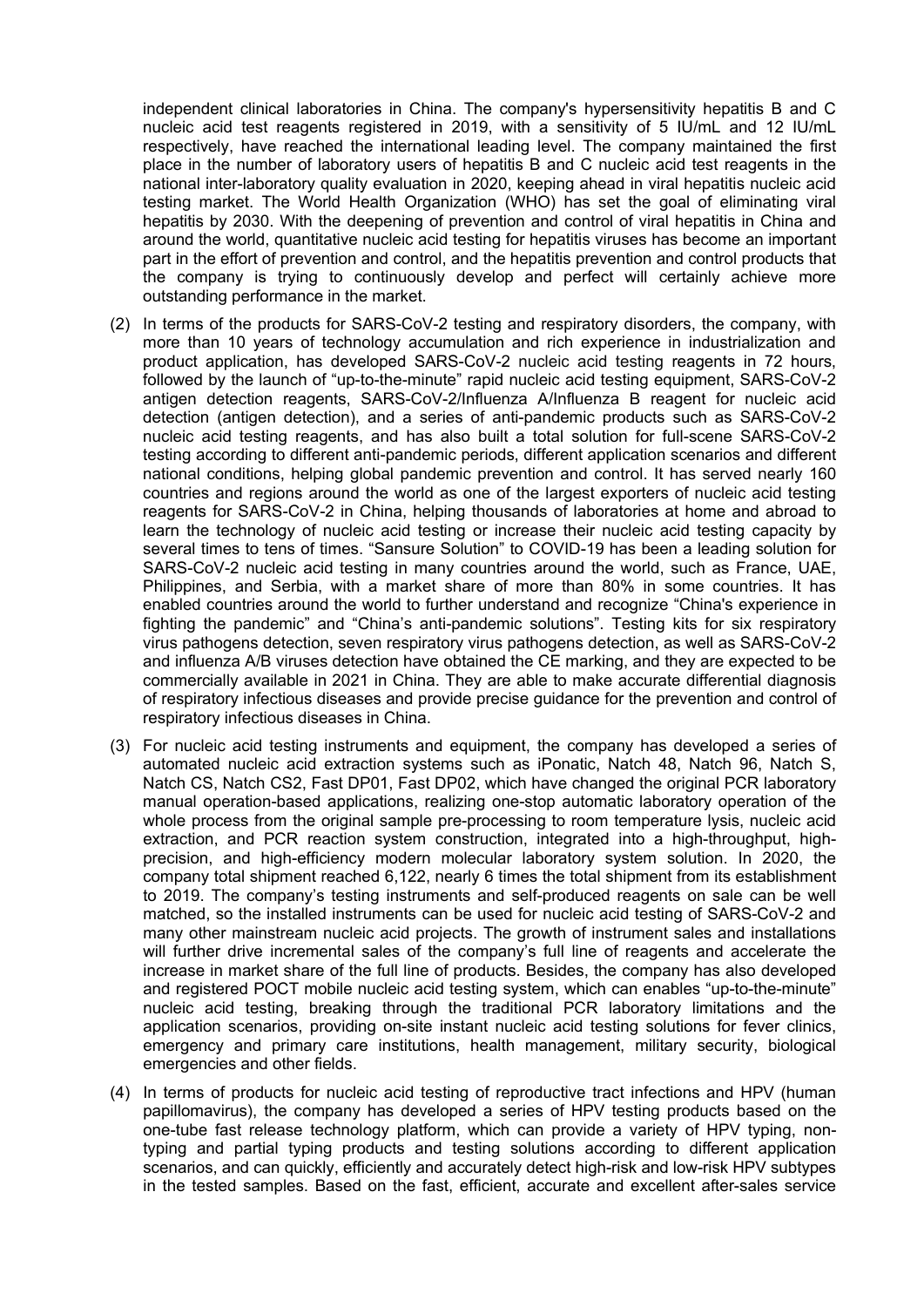system, the company has been widely accepted in the market and have served the "Cervical cancer and breast cancer screening" programs in Xinjiang, Yunnan, Gansu, Shanxi, Shaanxi, Hunan and other provinces and cities, providing accurate HPV testing products and services for cervical cancer screening for women of the right age. The products have been used in hospitals across the country and enjoyed a high growth in usage in recent years. In the field of accurate diagnosis and treatment of female diseases, the company has also developed and registered a series of nucleic acid testing kits for sexually transmitted diseases such as chlamydia trachomatis, ureaplasma urealyticum, gonococcus, herpes simplex virus and genetic testing products for thalassemia, which also have outstanding advantages in performance.

(5) For blood screening nucleic acid detection products, the company has developed nucleic acid reagents for detecting hepatitis B virus (HBV), hepatitis C virus (HCV) and human immunodeficiency virus 1+2 (HIV1+2) nucleic in samples based on hypersensitivity magnetic beads technology, with lower detection limits of 3 IU/mL for HBV, 10 IU/mL for HCV and 45 IU/mL for HIV-1/HIV-2. The products have reached the international leading level in detection performance with the most comprehensive coverage of the three virus subtypes, effectively preventing the missed detection. Now the products have been installed for detection in dozens of blood collection institutions and medical institutions, and with technical and performance advantages, they will certainly seize market share in the field of blood safety and clinical preoperative/pre-transfusion blood-borne pathogens screening in China.

#### **Development of new technologies, new industries, new business patterns and new modes and future development trends during the reporting period**

#### **(I) Development of new technologies, new industries, new business patterns and new modes**

(1) New technologies

The technological direction of molecular diagnostics is currently focused on simplification, high precision, automation, systematization, and mobility. Technologies such as multiplex PCR, NGS, melting curves, molecular POCT, rapid extraction, single molecule sequencing and detection, and CRISPR are the main areas of research and application.

(2) New industries

At the upstream level of in vitro diagnostics, many companies actively lay out the molecular diagnostic raw material industry and try their best to reduce the dependence on the outside; besides, they actively cooperate with research institutes to solve the problem of independent control and stable supply of core raw materials; at the midstream level, they introduce refined management and strengthen production automation and intelligence; at the downstream level, they adapt to the national medical policy and be active in laying out the sales side.

(3) New business patterns and new modes

Firstly, cooperations between major companies have become more common. In vitro diagnostic manufacturers are active to join hands with international giants or with strong alliances in R&D and circulation to actively integrate their advantageous resources for coordinated development. Secondly, based on the existing product lines and global market foundation, they are preparing for global molecular diagnostic market development. Thirdly, they make full use of the opportunity of Internet+ to promote the construction of online hospitals, while actively laying out the home in vitro diagnostic market.

#### **(II) Future trends**

(1) Precision medicine drives rapid development of molecular diagnostics market

Molecular diagnosis is a technique that applies molecular biology methods to detect changes in the structure or expression level of genetic material in an organism and make a diagnosis. As molecular diagnosis can be detected at the genetic level, it has obvious advantages in sensitivity and accuracy, and can identify viruses at the early stage of infection or confirm genetic defects early, so as to provide personalized medical diagnosis services. It has been widely used in the fields of infectious disease detection, precision detection of respiratory diseases, blood screening, HPV and other reproductive infections, prenatal screening, early tumor screening and individualized treatment,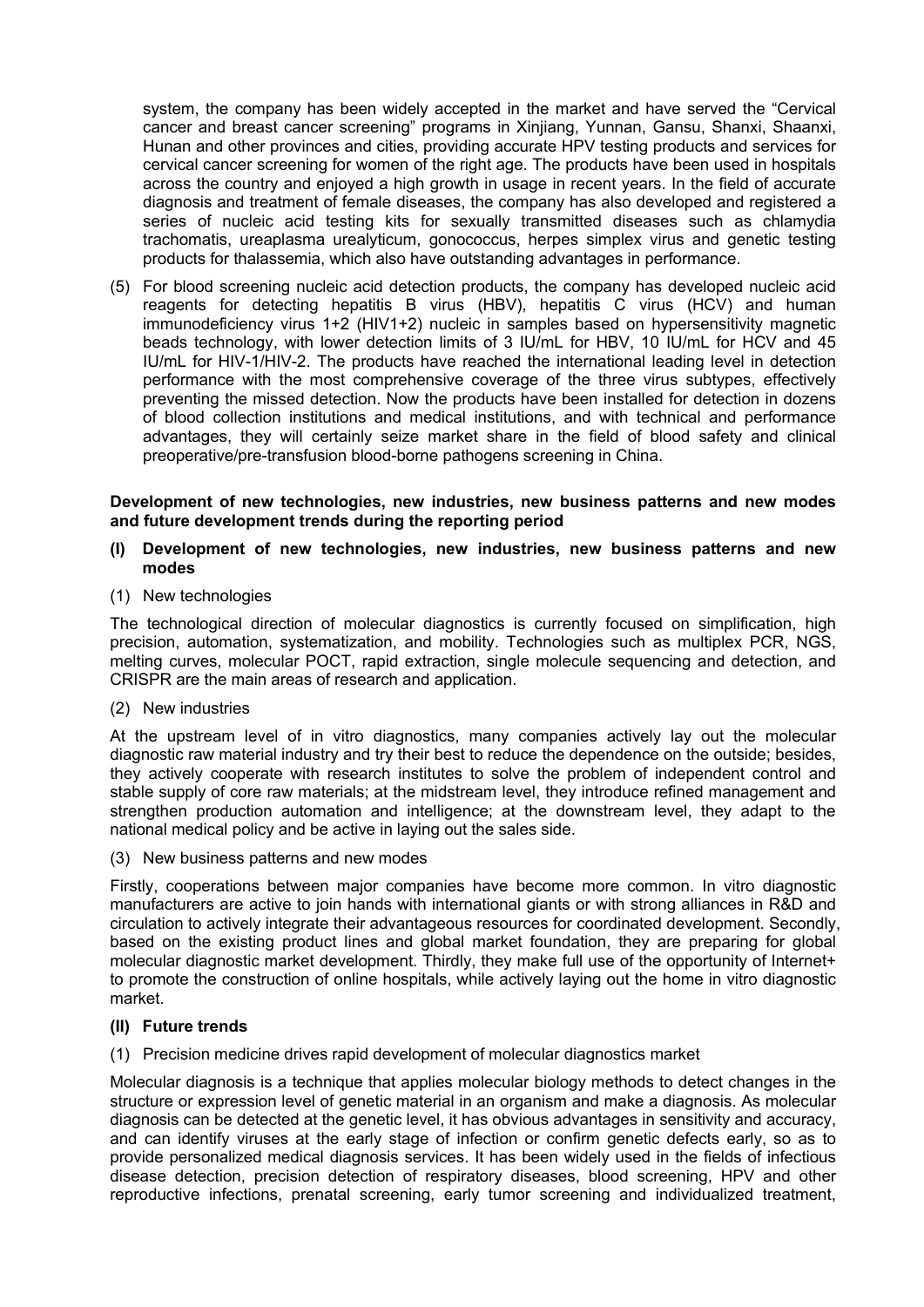genetic disease screening, pharmacogenomics and other fields. With the promotion of medical system reform and "Healthy China 2030" strategy, the public awareness of the importance of nucleic acid detection and molecular diagnostic technology products has increased, and more attention has been paid to preventive medicine, and the molecular diagnostic market will continue to expand with the development of precision medicine.

(2) There is an obvious trend towards decentralized laboratory for nucleic acid testing, and molecular POCT equipment has a brilliant future

Molecular POCT products are characterized by the advantages of integration, miniaturization, automation, high speed and simplicity, which can complement the fragmented testing needs that are difficult to be covered by traditional centralized PCR laboratories with extremely rich application scenarios. With the introduction of national policy documents to encourage private hospitals, blood station systems, primary care institutions, CDC institutions equipped with nucleic acid testing capabilities, molecular POCT market size is expected to grow dramatically. In addition to primary medical institutions, it can also be used for emergency, outpatient, pre-surgical infectious disease screening and nosocomial infection monitoring in large hospitals, sudden public health events in CDC, vehicle-borne field testing, or on-site testing in tent hospitals and immigration, testing in social sectors such as the military and schools, overseas frozen food testing, and monitoring of infectious diseases inside closed places such as prisons and drug rehabilitation centers. With complete infrastructure for nucleic acid testing, the molecular diagnostics market will increase massively.

(3) According to the latest data from the Joint Prevention and Control Mechanism of the State Council, 8,437 health care institutions nationwide were able to conduct nucleic acid testing as of January 13, 2021, four times the number of health care institutions able to do so at the end of March 2020, with extensive coverage of prefecture-level health care institutions. Such outstanding nucleic acid testing capacity is a valuable asset to our society and health care system. In addition to responding to outbreaks such as COVID-19, it can also play an important role in the prevention and control of infectious diseases (such as respiratory infectious diseases, AIDS, viral hepatitis, tuberculosis, hand-foot-and-mouth disease, etc.), tumor prevention and control, and chronic disease management in China. According to the statistics of PCR detection reagents registered by the NMPA, the products are mainly concentrated in the fields of hepatitis, respiratory tract, venereal disease, HPV, genetic disease detection and personalized medicine; with the continuous technical and product innovation of domestic enterprises in recent years and the reform of medical device product registration and approval policy, the usage of molecular diagnostic technologies will become more common in clinical practice, and will still maintain a rapid growth for quite a long time in the future.

#### **3 Key accounting data and financial indicators of the company**

#### **3.1 Key accounting data and financial indicators for the last 3 years**

Unit: Yuan; Currency: RMB

|                                                                                                                             | 2020             | 2019           | Increase/decrease<br>over the previous<br>year $(\%)$ | 2018           |
|-----------------------------------------------------------------------------------------------------------------------------|------------------|----------------|-------------------------------------------------------|----------------|
| Total assets                                                                                                                | 5,454,374,137.67 | 642,465,337.29 | 748.98                                                | 552,042,679.43 |
| Operating income                                                                                                            | 4,762,963,903.32 | 365,389,084.87 | 1,203.53                                              | 303,446,306.01 |
| Net profit attributable<br>to shareholders of<br>the listed company                                                         | 2,616,597,026.75 | 39,478,539.85  | 6,527.90                                              | 6,762,086.34   |
| Net profit after non-<br>recurring profit and<br>loss deduction<br>attributable to<br>shareholders of the<br>listed company | 2,592,675,720.17 | 37,650,597.68  | 6,786.15                                              | 5,699,756.20   |
| Net assets<br>attributable to                                                                                               | 4,745,425,022.72 | 557,476,400.67 | 751.23                                                | 396,287,325.35 |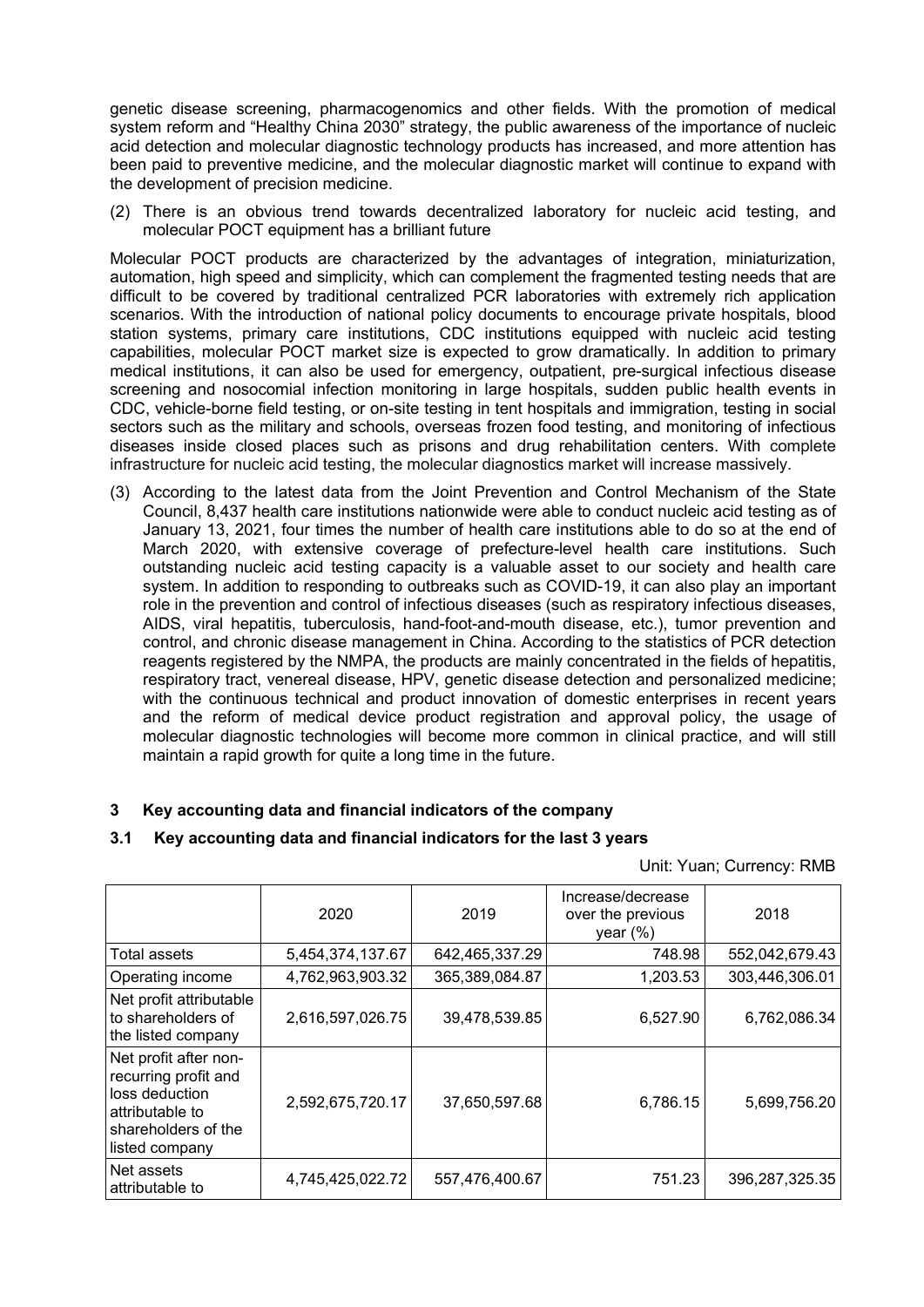| shareholders of the<br>listed company                       |                  |               |                  |               |
|-------------------------------------------------------------|------------------|---------------|------------------|---------------|
| Net cash flows<br>generated from<br>operating activities    | 2,642,276,432.02 | 22,405,731.73 | 11,692.86        | 10,067,120.58 |
| Primary earnings per<br>share (yuan/share)                  | 7.01             | 0.11          | 6,272.73         |               |
| Diluted earnings per<br>share (yuan/share)                  | 7.01             | 0.11          | 6,272.73         |               |
| Weighted average<br>return on net assets<br>(%)             | 107.29           | 7.28          | 100.01% increase | 1.48          |
| Ratio of R&D<br>investment to<br>operating income<br>$(\%)$ | 1.74             | 10.66         | 8.92% decrease   | 11.76         |

# **3.2 Key accounting data by quarter of the reporting period**

Yuan (RMB)

|                                                                                                                          | Quarter 1<br>(January -<br>March) | Quarter 2<br>(April-June) | Quarter 3<br>(July-September) | Quarter 4<br>(October-<br>December) |
|--------------------------------------------------------------------------------------------------------------------------|-----------------------------------|---------------------------|-------------------------------|-------------------------------------|
| Operating income                                                                                                         | 399,583,498.49                    | 1,700,427,682.26          | 1,505,259,703.83              | 1,157,693,018.74                    |
| Net profit attributable to<br>shareholders of the<br>listed company                                                      | 193,075,180.64                    | 1,038,713,041.77          | 781,027,115.29                | 603,781,689.05                      |
| Net profit after non-<br>recurring profit and loss<br>deduction attributable to<br>shareholders of the<br>listed company | 191,825,456.64                    | 1,035,005,388.02          | 765,516,943.60                | 600,327,931.91                      |
| Net cash flows<br>generated from<br>operating activities                                                                 | 148,703,711.86                    | 923,609,742.63            | 685,436,624.70                | 884,526,352.83                      |

Explanation of differences between quarterly data and disclosed periodic report data

□Applicable √Not applicable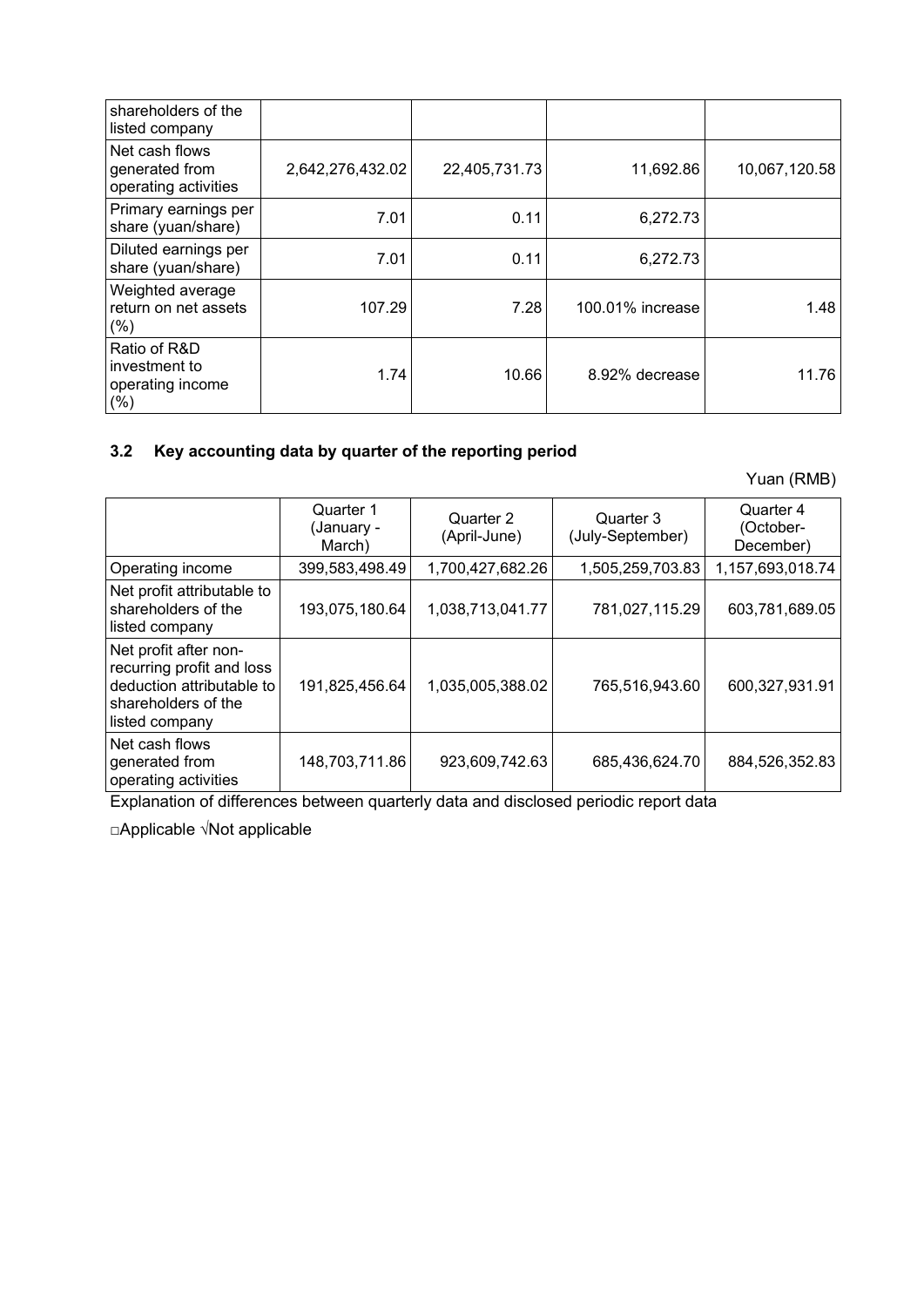# **4 Share capital and shareholders**

# **4.1 Shareholder holdings**

Unit: Share

| Total number of common shareholders as of the<br>end of the reporting period (households)                                                                                      |                                                         |                                                         |                    |                                                                   |              |                                                                                       |                 |                  | 17,389                                                  |
|--------------------------------------------------------------------------------------------------------------------------------------------------------------------------------|---------------------------------------------------------|---------------------------------------------------------|--------------------|-------------------------------------------------------------------|--------------|---------------------------------------------------------------------------------------|-----------------|------------------|---------------------------------------------------------|
| Total number of common shareholders as of the<br>end of the previous month prior to the date of<br>disclosure of the annual report (households)                                |                                                         |                                                         |                    |                                                                   |              |                                                                                       |                 |                  | 15,554                                                  |
| Total number of preferred shareholders with voting<br>rights restored as of the end of the reporting period<br>(households)                                                    |                                                         |                                                         |                    |                                                                   |              |                                                                                       |                 |                  |                                                         |
| Total number of preferred shareholders with voting<br>rights restored at the end of the previous month<br>prior to the date of disclosure of the annual report<br>(households) |                                                         |                                                         |                    |                                                                   |              |                                                                                       |                 |                  |                                                         |
|                                                                                                                                                                                |                                                         |                                                         |                    |                                                                   |              | Shareholdings of top ten shareholders                                                 |                 |                  |                                                         |
|                                                                                                                                                                                | <b>Increas</b>                                          |                                                         |                    |                                                                   |              | Number of                                                                             |                 | Pledge or freeze |                                                         |
| Name of<br>shareholder<br>(full name)                                                                                                                                          | e/decre<br>ase<br>during<br>the<br>reportin<br>g period | Number of<br>shares held<br>at the end of<br>the period | Percent<br>age (%) | Number of<br>shares held<br>with limited<br>selling<br>conditions |              | restricted<br>shares<br>including<br>shares lent<br>by the<br>securities<br>financing | Share<br>status | Quantity         | Nature<br>of<br>share-<br>holder                        |
| Dai Lizhong                                                                                                                                                                    |                                                         | 126,488,642                                             | 31.62              | 126,488,642                                                       |              | 126,488,642                                                                           | None            | 0                | Natural<br>Person<br>in<br>China                        |
| Anhui Chi<br>Road<br>Investment<br>Co., Ltd.                                                                                                                                   |                                                         | 43,044,351                                              | 10.76              |                                                                   | 43,044,351   | 43,044,351                                                                            | Pledge          | 11,500,000       | Non<br>State-<br>own<br>Legal-<br>person<br>in<br>China |
| Zhu Jinwei                                                                                                                                                                     |                                                         | 34,028,493                                              | 8.51               |                                                                   | 34,028,493   | 34,028,493                                                                            | None            | $\Omega$         | Natural<br>Person<br>in.<br>China                       |
| Hunan<br>Shengwei<br>Investment<br>Manageme<br>nt Co., Ltd.                                                                                                                    |                                                         | 25, 132, 835                                            | 6.28               |                                                                   | 25, 132, 835 | 25,132,835                                                                            | None            | $\overline{0}$   | Non<br>State-<br>own<br>Legal-<br>person<br>in<br>China |
| Shanghai<br>Liyi<br>investment<br>manageme<br>nt<br>partnership<br>- Suzhou<br><b>Lirui Equity</b><br>Investment<br>Center<br>(L.P.)                                           |                                                         | 22,535,138                                              | 5.63               |                                                                   | 22,535,138   | 22,535,138                                                                            | None            | 0                | Others                                                  |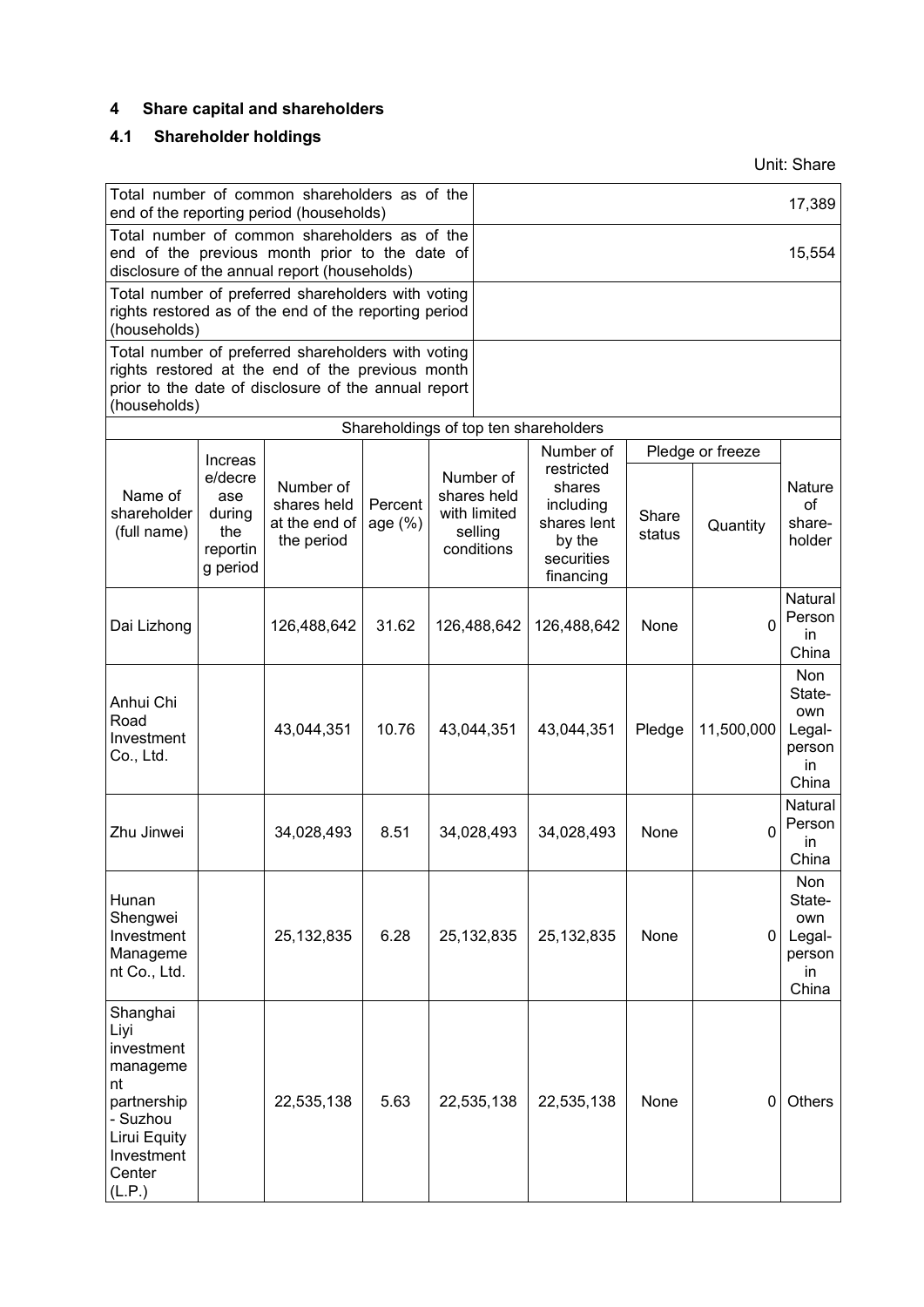|                                                                                                                                                                                                                                                                                                                                                                                                                                                              |  |           |            |      |            |            | Pledge | 22,000,000  | Natural               |
|--------------------------------------------------------------------------------------------------------------------------------------------------------------------------------------------------------------------------------------------------------------------------------------------------------------------------------------------------------------------------------------------------------------------------------------------------------------|--|-----------|------------|------|------------|------------|--------|-------------|-----------------------|
| Chen<br>Wenyi                                                                                                                                                                                                                                                                                                                                                                                                                                                |  |           | 22,241,466 | 5.56 | 22,241,466 | 22,241,466 | Frozen | 241,466     | Person<br>in<br>China |
| Ningbo<br><b>Free Trade</b><br>Zone<br>Tritong<br>Equity<br>Investment<br>Partnership<br>(L.P.)                                                                                                                                                                                                                                                                                                                                                              |  | 9,014,219 |            | 2.25 | 9,014,219  | 9,014,219  | None   | $\mathbf 0$ | <b>Others</b>         |
| Shanghai<br>Angxi<br>Enterprise<br>Manageme<br>nt Center<br>(L.P.)                                                                                                                                                                                                                                                                                                                                                                                           |  | 7,125,705 |            | 1.78 | 7,125,705  | 7,125,705  | Pledge | 1,100,000   | <b>Others</b>         |
| Chen Bang                                                                                                                                                                                                                                                                                                                                                                                                                                                    |  | 6,760,459 |            | 1.69 | 6,760,459  | 6,760,459  | None   | 0           | <b>Others</b>         |
| Qin Jiusan                                                                                                                                                                                                                                                                                                                                                                                                                                                   |  | 6,042,808 |            | 1.51 | 6,042,808  | 6,042,808  | None   | 0           | <b>Others</b>         |
| Dai Lizhong holds 86.96% of the shares of Hunan Shengwei Investment<br>Description of the above<br>shareholders' related<br>Management Co., Ltd. as the actual controller. Other than that, the<br>Company does not know whether there is any connection or concerted<br>relationship or concerted<br>action among the other shareholders above.<br>action<br>Description of total number of<br>preferred shareholders with<br>N/A<br>voting rights restored |  |           |            |      |            |            |        |             |                       |

# **Depository receipt holders**

□Applicable √Not applicable

#### **4.2 Block diagram of the ownership and control relationship between the Company and the controlling shareholder**

√Applicable □ Not applicable

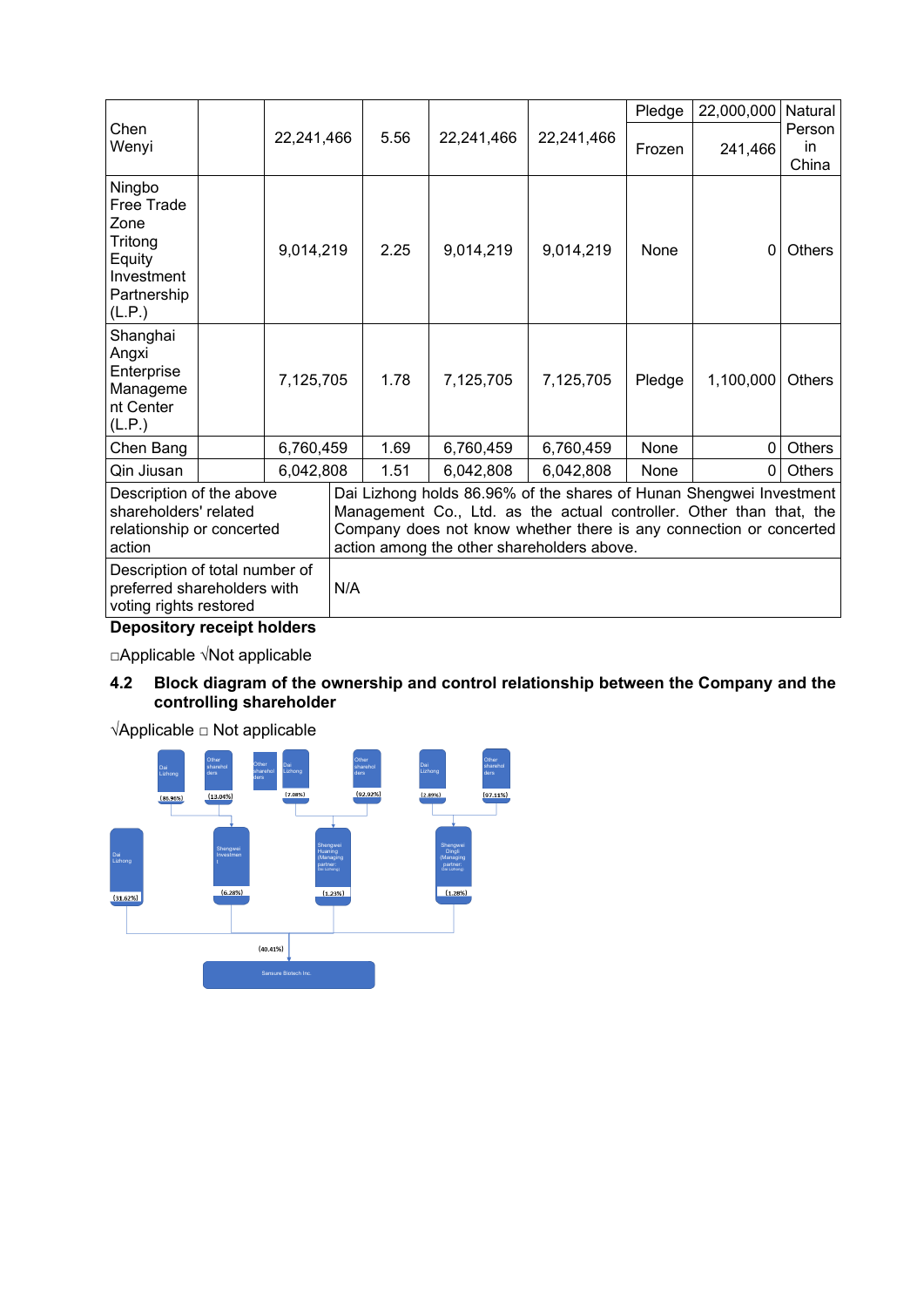## **4.3 Block diagram of the ownership and control relationship between the Company and the actual controller**



√Applicable □ Not applicable

#### **4.4 Total number of shareholders of the company's preferred shares and the top 10 shareholders at the end of the reporting period**

□Applicable √Not applicable

#### **5 Corporate bonds**

□Applicable √Not applicable

## **III Discussion and analysis of business conditions**

#### 1 Main business during the reporting period

During the reporting period, the company had total operating revenue of RMB 4,762,963,903.32, an increase of 1,203.53%; net profit attributable to shareholders of the listed company was RMB 2,616,597,026.75, an increase of 6,527.90%.

2 Circumstances and reasons for termination of listing

□Applicable √Not applicable

3 Analysis and explanation of the reasons for and effects of changes in accounting policies and accounting estimates by the company

√Applicable □ Not applicable

(1) Changes in accounting policies

① Changes in accounting policies resulting from the implementation of the new revenue standard

The Ministry of Finance issued Accounting Standards for Enterprises No. 14 - Revenues (Revision 2017) (Cai Kuai [2017] No. 22) on July 5, 2017 (hereinafter referred to as "New Revenue Standard"). It was adopted by the Board of Directors of the company on June 14, 2019, and the Group started to implement the aforementioned new revenue standard on January 1, 2020.

The new revenue standard establishes a new revenue recognition model for regulating revenue arising from contracts with customers. To implement the new revenue standard, the Group reevaluated the recognition and measurement, accounting and presentation of revenue from major contracts. The amount of the cumulative effect of the first-time implementation will be adjusted to the amount of retained earnings and other related items in the financial statements at the beginning of the period in which the first-time implementation occurs (i.e., January 1, 2020), with no adjustment to the comparable period information.